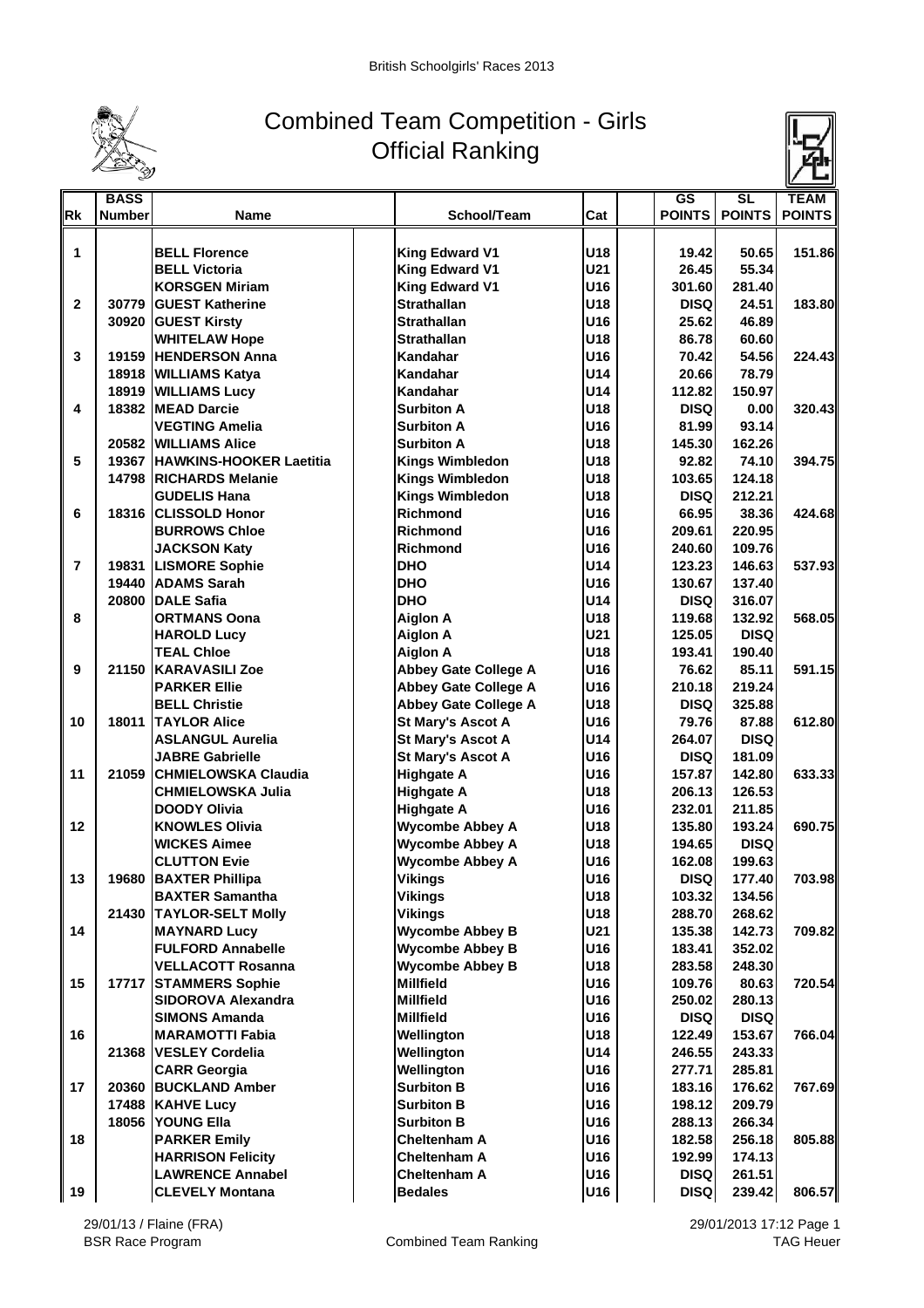|           | <b>BASS</b>   |                                               |                                                                  |            | $\overline{\text{GS}}$ | SL               | <b>TEAM</b>   |
|-----------|---------------|-----------------------------------------------|------------------------------------------------------------------|------------|------------------------|------------------|---------------|
| <b>Rk</b> | <b>Number</b> | <b>Name</b>                                   | School/Team                                                      | Cat        | <b>POINTS</b>          | <b>POINTS</b>    | <b>POINTS</b> |
|           |               |                                               |                                                                  |            |                        |                  |               |
|           | 18632         | <b>IDENNING Clare</b>                         | <b>Bedales</b>                                                   | U16        | 97.78                  | 119.50           |               |
|           |               | <b>GOODFELLOW Jemima</b>                      | <b>Bedales</b>                                                   | U14        | 349.87                 | 336.18           |               |
| 20        |               | 20696 NEWBOULT Helena                         | <b>Solihull</b>                                                  | U16        | 246.97                 | 147.20           | 808.48        |
|           |               | 20307 MIDDLETON Amy                           | <b>Solihull</b>                                                  | U18        | 225.97                 | 188.34           |               |
|           | 20781         | <b>NEWBOULT Laura</b>                         | <b>Solihull</b>                                                  | U18        | 438.14                 | 263.08           |               |
| 21        |               | <b>ROYAL Natasha</b>                          | Ipswich High                                                     | U14        | 334.33                 | 286.45           | 811.33        |
|           |               | <b>DURANT Isabella</b>                        | <b>Ipswich High</b>                                              | U16        | 160.84                 | 122.83           |               |
|           |               | <b>DURANT Antonia</b>                         | <b>Ipswich High</b>                                              | U14        | 289.45                 | 238.21           |               |
| 22        | 21181         | <b>IGAY Elizabeth</b><br><b>JONES Olivia</b>  | <b>Godolphin &amp; Latymer</b><br><b>Godolphin &amp; Latymer</b> | U14<br>U16 | <b>DISQ</b><br>205.31  | 151.75<br>221.44 | 831.83        |
|           |               | <b>BOND Madeleine</b>                         | <b>Godolphin &amp; Latymer</b>                                   | U16        | 253.33                 | <b>DISQ</b>      |               |
| 23        |               | <b>HOPKINS POWELL Sacha</b>                   | <b>Lady Eleanor Holles A</b>                                     | U16        | <b>DISQ</b>            | 216.19           | 836.55        |
|           |               | <b>RADFORD Lizzi</b>                          | <b>Lady Eleanor Holles A</b>                                     | U18        | 192.41                 | 203.47           |               |
|           | 21363         | <b>PATTON Harriett</b>                        | <b>Lady Eleanor Holles A</b>                                     | U14        | 224.48                 | <b>DISQ</b>      |               |
| 24        | 20528         | <b>IFLUCK Catrin</b>                          | <b>Guildford High</b>                                            | U16        | 143.82                 | 165.75           | 841.46        |
|           |               | <b>SEBO Samantha</b>                          | <b>Guildford High</b>                                            | U14        | 286.47                 | 267.98           |               |
|           |               | <b>MELDRAM Lauren</b>                         | <b>Guildford High</b>                                            | U14        | 263.91                 | 285.67           |               |
| 25        |               | <b>VULLIAMY-TAYLOR Coco</b>                   | <b>St Swithuns A</b>                                             | U14        | 189.69                 | 222.37           | 857.81        |
|           |               | <b>BAYLIS Alexandra</b>                       | <b>St Swithuns A</b>                                             | U18        | 200.93                 | 244.82           |               |
|           |               | <b>COLE Hannah</b>                            | <b>St Swithuns A</b>                                             | U16        | <b>DISQ</b>            | <b>DISQ</b>      |               |
| 26        |               | <b>HOOPER Caitlin</b>                         | <b>City of London</b>                                            | U21        | <b>DISQ</b>            | 237.43           | 872.32        |
|           | 19535         | <b>GORDON Maya</b>                            | <b>City of London</b>                                            | U18        | 177.29                 | 155.59           |               |
|           |               | <b>GORDON Ania</b>                            | <b>City of London</b>                                            | U18        | 302.01                 | 261.44           |               |
| 27        |               | <b>REID Emily</b>                             | <b>Heathfield A</b>                                              | U16        | <b>DISQ</b>            | 199.70           | 879.51        |
|           |               | <b>REDING-REUTER Farah</b>                    | <b>Heathfield A</b>                                              | U16        | 179.44                 | 237.78           |               |
|           |               | <b>FABER-JOHNSON Lara</b>                     | <b>Heathfield A</b>                                              | U16        | 262.59                 | 313.94           |               |
| 28        |               | <b>POOLE Emma</b>                             | Downe House A                                                    | U16        | 142.16                 | 233.31           | 896.72        |
|           |               | <b>HUTH Katarina</b>                          | Downe House A                                                    | U16        | 264.57                 | 256.68           |               |
|           |               | <b>ROBERTSON Araminta</b>                     | Downe House A                                                    | U16        | 294.41                 | 322.97           |               |
| 29        |               | <b>MONK Orlaith</b>                           | Queens Chester                                                   | U16        | <b>DISQ</b>            | 202.40           | 987.08        |
|           |               | <b>THOMPSON Alice</b>                         | Queens Chester                                                   | U16        | 312.18                 | 275.01           |               |
|           |               | <b>GRACE Serena</b>                           | Queens Chester                                                   | U14        | 238.20                 | 234.30           |               |
| 30        |               | <b>HYDE Katie</b>                             | <b>Woldingham A</b>                                              | U16        | 182.41                 | 254.91           | 1012.41       |
|           |               | <b>DAVIES Charlotte</b>                       | <b>Woldingham A</b>                                              | U16        | <b>DISQ</b>            | 327.02           |               |
|           |               | <b>KEIJER-PALAU Lucia</b>                     | <b>Woldingham A</b>                                              | U18        | 277.63                 | 297.46           |               |
| 31        |               | <b>PRICE Lucy</b>                             | <b>Snowsports</b>                                                | U14        | 215.89                 | <b>DISQ</b>      | 1041.72       |
|           |               | <b>PARKER Gariella</b>                        | <b>Snowsports</b>                                                | U14        | 459.05                 | 317.07           |               |
|           |               | <b>GRACE Georgina</b>                         | <b>Snowsports</b>                                                | U14        | 305.57                 | 203.19           |               |
| 32        |               | <b>HARTLEY Poppy</b>                          | <b>Bryanston</b>                                                 | U18        | 104.64                 | 198.35           | 1046.84       |
|           |               | <b>BEDDALL Kristina</b>                       | <b>Bryanston</b>                                                 | U16        | <b>DISQ</b>            | 366.09           |               |
|           |               | <b>BOOTHRIGHT Annabel</b>                     | <b>Bryanston</b>                                                 | U16        | 414.42                 | 329.43           |               |
| 33        |               | <b>MANN Isabelle</b>                          | <b>Lady Eleanor Holles B</b>                                     | U14        | <b>DISQ</b>            | 315.22           | 1124.43       |
|           |               | <b>HARNAY Eleanor</b><br><b>JACKSON Molly</b> | <b>Lady Eleanor Holles B</b><br><b>Lady Eleanor Holles B</b>     | U16<br>U14 | 305.32<br>243.16       | <b>DISQ</b>      |               |
| 34        |               | <b>BEALBY Marina</b>                          | <b>Tudor Hall</b>                                                | U16        | <b>DISQ</b>            | 260.73<br>241.12 | 1150.88       |
|           |               | <b>LOMAS Emma</b>                             | <b>Tudor Hall</b>                                                | U18        | 388.14                 | 271.25           |               |
|           |               | <b>BARROW Alexa</b>                           | <b>Tudor Hall</b>                                                | U16        | 268.21                 | 253.41           |               |
| 35        |               | <b>BARBER Imogen</b>                          | <b>Highgate B</b>                                                | U16        | <b>DISQ</b>            | 255.97           | 1160.61       |
|           |               | <b>HUGHES Estella</b>                         | <b>Highgate B</b>                                                | U16        | 391.11                 | 338.67           |               |
|           |               | <b>DOODY Grace</b>                            | <b>Highgate B</b>                                                | U14        | 262.67                 | 250.86           |               |
| 36        |               | <b>YUNG Catherine</b>                         | Downe House B                                                    | U16        | 314.41                 | 306.27           | 1214.29       |
|           |               | <b>KARY Lara</b>                              | Downe House B                                                    | U14        | <b>DISQ</b>            | 313.09           |               |
|           |               | <b>ARCHAMBEAU Alix</b>                        | Downe House B                                                    | U14        | 280.52                 | 317.42           |               |
| 37        |               | <b>BAYLIS Georgina</b>                        | <b>St Swithuns B</b>                                             | U16        | <b>DISQ</b>            | 336.25           | 1219.16       |
|           |               | <b>HARRISON Emma</b>                          | <b>St Swithuns B</b>                                             | U16        | 293.58                 | 323.75           |               |
|           |               | <b>HARRISON Natalie</b>                       | <b>St Swithuns B</b>                                             | U14        | 345.57                 | 256.26           |               |
| 38        |               | <b>BELL Tara</b>                              | <b>Kings Taunton</b>                                             | U16        | 218.95                 | 257.53           | 1254.27       |
|           |               | <b>BROSIG Linda</b>                           | <b>Kings Taunton</b>                                             | U18        | <b>DISQ</b>            | <b>DISQ</b>      |               |
|           |               | <b>McLEAN Ellie</b>                           | <b>Kings Taunton</b>                                             | U18        | 349.54                 | 428.25           |               |
| 39        |               | <b>LUMLEY Thea</b>                            | <b>Heathfield B</b>                                              | U16        | 294.99                 | 334.69           | 1259.85       |
|           |               | <b>CAVE Daisy</b>                             | <b>Heathfield B</b>                                              | U16        | 281.84                 | <b>DISQ</b>      |               |

29/01/13 / Flaine (FRA)